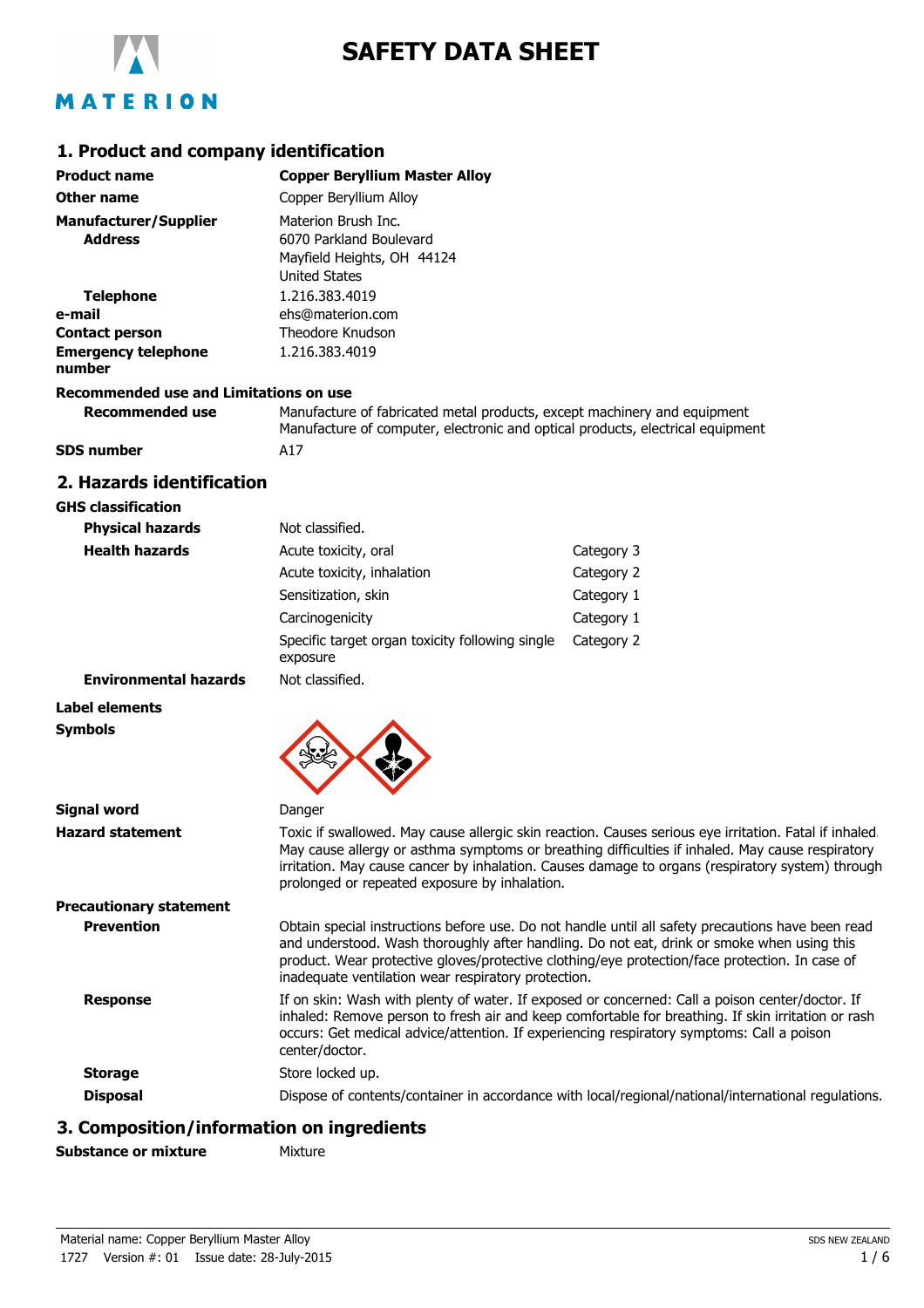| <b>Chemical property</b>                               |                                                                                                                                                                                                                                                                                                                                                                                                                                                                                                                                                                                                                                                                                                                                                                                                                                                                                                                                                                                                                                                                                                                           | <b>CAS Number</b> | Concentration (%) |
|--------------------------------------------------------|---------------------------------------------------------------------------------------------------------------------------------------------------------------------------------------------------------------------------------------------------------------------------------------------------------------------------------------------------------------------------------------------------------------------------------------------------------------------------------------------------------------------------------------------------------------------------------------------------------------------------------------------------------------------------------------------------------------------------------------------------------------------------------------------------------------------------------------------------------------------------------------------------------------------------------------------------------------------------------------------------------------------------------------------------------------------------------------------------------------------------|-------------------|-------------------|
| Beryllium                                              |                                                                                                                                                                                                                                                                                                                                                                                                                                                                                                                                                                                                                                                                                                                                                                                                                                                                                                                                                                                                                                                                                                                           | 7440-41-7         | $3.5 - 4.5$       |
| Other components below reportable levels               |                                                                                                                                                                                                                                                                                                                                                                                                                                                                                                                                                                                                                                                                                                                                                                                                                                                                                                                                                                                                                                                                                                                           |                   | $90 - 100$        |
| 4. First aid measures                                  |                                                                                                                                                                                                                                                                                                                                                                                                                                                                                                                                                                                                                                                                                                                                                                                                                                                                                                                                                                                                                                                                                                                           |                   |                   |
| <b>Inhalation</b>                                      | If symptoms develop move victim to fresh air. For breathing difficulties, oxygen may be necessary.<br>Breathing difficulty caused by inhalation of particulate requires immediate removal to fresh air. If<br>breathing has stopped, perform artificial respiration and obtain medical help.                                                                                                                                                                                                                                                                                                                                                                                                                                                                                                                                                                                                                                                                                                                                                                                                                              |                   |                   |
| <b>Skin contact</b>                                    | Take off contaminated clothing and wash before reuse. Thoroughly wash skin cuts or wounds to<br>remove all particulate debris from the wound. Seek medical attention for wounds that cannot be<br>thoroughly cleansed. Treat skin cuts and wounds with standard first aid practices such as<br>cleansing, disinfecting and covering to prevent wound infection and contamination before<br>continuing work. Obtain medical help for persistent irritation. Material accidentally implanted or<br>lodged under the skin must be removed.                                                                                                                                                                                                                                                                                                                                                                                                                                                                                                                                                                                   |                   |                   |
| Eye contact                                            | Immediately flush eyes with plenty of water for at least 15 minutes, lifting lower and upper eyelids<br>occasionally. Get medical attention if symptoms persist.                                                                                                                                                                                                                                                                                                                                                                                                                                                                                                                                                                                                                                                                                                                                                                                                                                                                                                                                                          |                   |                   |
| <b>Ingestion</b>                                       | If swallowed, seek medical advice immediately and show this container or label. Induce vomiting<br>immediately as directed by medical personnel. Never give anything by mouth to an unconscious<br>person.                                                                                                                                                                                                                                                                                                                                                                                                                                                                                                                                                                                                                                                                                                                                                                                                                                                                                                                |                   |                   |
| <b>Potential delayed effects</b>                       | May cause allergic skin reaction. May cause allergic respiratory reaction. Prolonged exposure may<br>cause chronic effects.                                                                                                                                                                                                                                                                                                                                                                                                                                                                                                                                                                                                                                                                                                                                                                                                                                                                                                                                                                                               |                   |                   |
| <b>Personal protection for</b><br>first-aid responders | If exposed or concerned: get medical attention/advice. Get medical attention if symptoms occur.<br>Wash contaminated clothing before reuse. As supplied, there is no immediate medical risk with<br>beryllium products in article form. First aid measures provided are related to particulate containing<br>beryllium.                                                                                                                                                                                                                                                                                                                                                                                                                                                                                                                                                                                                                                                                                                                                                                                                   |                   |                   |
| <b>Notes to physician</b>                              | Treatment of Chronic Beryllium Disease: There is no known treatment which will cure chronic<br>beryllium disease. Prednisone or other corticosteroids are the most specific treatment currently<br>available. They are directed at suppressing the immunological reaction and can be effective in<br>diminishing signs and symptoms of chronic beryllium disease. In cases where steroid therapy has<br>had only partial or minimal effectiveness, other immunosuppressive agents, such as<br>cyclophosphamide, cyclosporine, or methotrexate, have been used. These latter agents remain<br>investigational. Further, in view of the potential side effects of all the immunosuppressive<br>medications, including steroids such as prednisone, they should be used only under the direct care<br>of a physician. In general, these medications should be reserved for cases with significant<br>symptoms and/or significant loss of lung function. Other symptomatic treatment, such as oxygen,<br>inhaled steroids or bronchodilators, may be prescribed by some physicians and can be effective in<br>selected cases. |                   |                   |
|                                                        | The decision about when and with what medication to treat is a judgment situation for individua<br>physicians. For the most part, treatment is reserved for those persons with symptoms and<br>measurable loss of lung function. The value of starting oral steroid treatment, before signs or<br>symptoms are evident, remains a medically unresolved issue.                                                                                                                                                                                                                                                                                                                                                                                                                                                                                                                                                                                                                                                                                                                                                             |                   |                   |
|                                                        | The effects of continued low exposure to beryllium are unknown for individuals who are sensitizec<br>to beryllium or who have a diagnosis of chronic beryllium disease. It is generally recommended<br>that persons who are sensitized to beryllium or who have CBD terminate their occupational<br>exposure to beryllium.                                                                                                                                                                                                                                                                                                                                                                                                                                                                                                                                                                                                                                                                                                                                                                                                |                   |                   |
| 5. Fire-fighting measures                              |                                                                                                                                                                                                                                                                                                                                                                                                                                                                                                                                                                                                                                                                                                                                                                                                                                                                                                                                                                                                                                                                                                                           |                   |                   |
| <b>Extinguishing media</b>                             | The product is non-combustible. Use extinguishing measures that are appropriate to loca<br>circumstances and the surrounding environment.                                                                                                                                                                                                                                                                                                                                                                                                                                                                                                                                                                                                                                                                                                                                                                                                                                                                                                                                                                                 |                   |                   |
| <b>Extinguishing media to avoid</b>                    | Do not use water to extinguish fires around operations involving molten metal due to the potential<br>for steam explosions.                                                                                                                                                                                                                                                                                                                                                                                                                                                                                                                                                                                                                                                                                                                                                                                                                                                                                                                                                                                               |                   |                   |
| <b>HAZCHEM Code Number</b>                             | None.                                                                                                                                                                                                                                                                                                                                                                                                                                                                                                                                                                                                                                                                                                                                                                                                                                                                                                                                                                                                                                                                                                                     |                   |                   |
| <b>Specific hazards during fire</b><br>fighting        | None.                                                                                                                                                                                                                                                                                                                                                                                                                                                                                                                                                                                                                                                                                                                                                                                                                                                                                                                                                                                                                                                                                                                     |                   |                   |
| <b>Special fire fighting</b><br>procedures             | Move containers from fire area if you can do so without risk. Water runoff can cause environmental<br>damage.                                                                                                                                                                                                                                                                                                                                                                                                                                                                                                                                                                                                                                                                                                                                                                                                                                                                                                                                                                                                             |                   |                   |
| <b>Protection of fire-fighters</b>                     | Firefighters should wear full protective clothing including self contained breathing apparatus. Wear<br>suitable protective equipment.                                                                                                                                                                                                                                                                                                                                                                                                                                                                                                                                                                                                                                                                                                                                                                                                                                                                                                                                                                                    |                   |                   |
| <b>Hazards from combustion</b><br>products             | None.                                                                                                                                                                                                                                                                                                                                                                                                                                                                                                                                                                                                                                                                                                                                                                                                                                                                                                                                                                                                                                                                                                                     |                   |                   |
| <b>Specific methods</b>                                | Pressure-demand self-contained breathing apparatus must be worn by firefighters or any other<br>persons potentially exposed to the particulate released during or after a fire.                                                                                                                                                                                                                                                                                                                                                                                                                                                                                                                                                                                                                                                                                                                                                                                                                                                                                                                                           |                   |                   |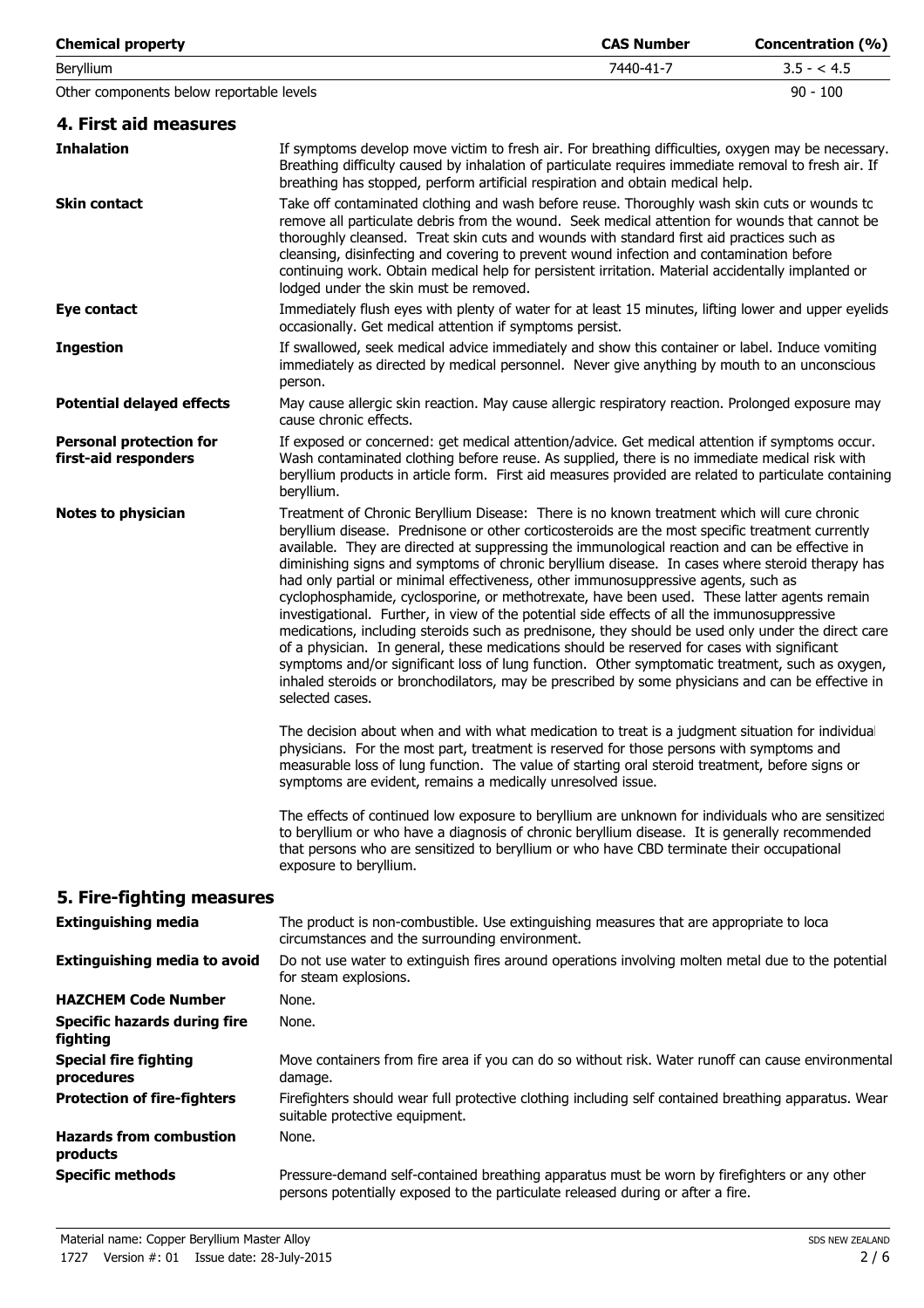## **6. Accidental release measures**

| 6. Accidental release measures                                                                                                                                                                                                                                                                                                           |
|------------------------------------------------------------------------------------------------------------------------------------------------------------------------------------------------------------------------------------------------------------------------------------------------------------------------------------------|
| In solid form this material poses no special clean-up problems. Wear appropriate protective<br>equipment and clothing during clean-up.                                                                                                                                                                                                   |
| Avoid release to the environment. In the event of a spill or accidental release, notify relevant<br>authorities in accordance with all applicable regulations. Prevent further leakage or spillage if safe<br>to do so. Avoid discharge into drains, water courses or onto the ground.                                                   |
| Clean up in accordance with all applicable regulations.                                                                                                                                                                                                                                                                                  |
|                                                                                                                                                                                                                                                                                                                                          |
|                                                                                                                                                                                                                                                                                                                                          |
| Obtain special instructions before use. Minimise dust generation and accumulation. In case of<br>insufficient ventilation, wear suitable respiratory equipment. Do not taste or swallow. When using,<br>do not eat, drink or smoke. Wash hands thoroughly after handling. Avoid release to the<br>environment. Do not empty into drains. |
| Do not handle until all safety precautions have been read and understood. Do not breathe dust.<br>Avoid contact with skin. Avoid prolonged exposure. Avoid contact during pregnancy/while nursing.<br>Use personal protection recommended in Section 8 of the SDS.                                                                       |
| No specific recommendations.                                                                                                                                                                                                                                                                                                             |
| Use only outdoors or in a well-ventilated area. In case of insufficient ventilation, wear suitable<br>respiratory equipment.                                                                                                                                                                                                             |
|                                                                                                                                                                                                                                                                                                                                          |
| Store locked up. Keep container tightly closed. Store in a cool, dry place out of direct sunlight.<br>Store in a well-ventilated place. Keep out of the reach of children.                                                                                                                                                               |
| For further information, please refer to section 10.                                                                                                                                                                                                                                                                                     |
|                                                                                                                                                                                                                                                                                                                                          |

**Safe packaging materials** Keep in original container.

## **8. Exposure controls/personal protection**

#### **Exposure limits**

| <b>Components</b>                                              | New Zealand. WES. (Workplace Exposure Standards)<br><b>Type</b>                                                                                                                                                                                                                                                                                                                                                                                                                                                                                                                                                                                                                                                                                                                          | <b>Value</b>                  |                     |
|----------------------------------------------------------------|------------------------------------------------------------------------------------------------------------------------------------------------------------------------------------------------------------------------------------------------------------------------------------------------------------------------------------------------------------------------------------------------------------------------------------------------------------------------------------------------------------------------------------------------------------------------------------------------------------------------------------------------------------------------------------------------------------------------------------------------------------------------------------------|-------------------------------|---------------------|
| Beryllium (CAS 7440-41-7)                                      | <b>TWA</b>                                                                                                                                                                                                                                                                                                                                                                                                                                                                                                                                                                                                                                                                                                                                                                               | $0.002$ mg/m3                 |                     |
| <b>US. ACGIH Threshold Limit Values</b>                        |                                                                                                                                                                                                                                                                                                                                                                                                                                                                                                                                                                                                                                                                                                                                                                                          |                               |                     |
| <b>Components</b>                                              | <b>Type</b>                                                                                                                                                                                                                                                                                                                                                                                                                                                                                                                                                                                                                                                                                                                                                                              | <b>Value</b>                  | <b>Form</b>         |
| Beryllium (CAS 7440-41-7)                                      | <b>TWA</b>                                                                                                                                                                                                                                                                                                                                                                                                                                                                                                                                                                                                                                                                                                                                                                               | 0.00005 mg/m3                 | Inhalable fraction. |
| UK. EH40 Workplace Exposure Limits (WELs)<br><b>Components</b> | Type                                                                                                                                                                                                                                                                                                                                                                                                                                                                                                                                                                                                                                                                                                                                                                                     | <b>Value</b>                  |                     |
| Beryllium (CAS 7440-41-7)                                      | <b>TWA</b>                                                                                                                                                                                                                                                                                                                                                                                                                                                                                                                                                                                                                                                                                                                                                                               | $0.002$ mg/m3                 |                     |
| <b>Components</b>                                              | Australia. National Workplace OELs (Workplace Exposure Standards for Airborne Contaminants, Appendix A)<br><b>Type</b>                                                                                                                                                                                                                                                                                                                                                                                                                                                                                                                                                                                                                                                                   | <b>Value</b>                  |                     |
| Beryllium (CAS 7440-41-7)<br>Environment)<br><b>Components</b> | <b>TWA</b><br>Australia. OELs. (Adopted National Exposure Standards for Atmospheric Contaminants in the Occupational<br><b>Type</b>                                                                                                                                                                                                                                                                                                                                                                                                                                                                                                                                                                                                                                                      | $0.002$ mg/m3<br><b>Value</b> |                     |
| Beryllium (CAS 7440-41-7)                                      | <b>TWA</b>                                                                                                                                                                                                                                                                                                                                                                                                                                                                                                                                                                                                                                                                                                                                                                               | $0.002$ mg/m3                 |                     |
| <b>Biological limit values</b>                                 | No biological exposure limits noted for the ingredient(s).                                                                                                                                                                                                                                                                                                                                                                                                                                                                                                                                                                                                                                                                                                                               |                               |                     |
| <b>Engineering controls</b>                                    |                                                                                                                                                                                                                                                                                                                                                                                                                                                                                                                                                                                                                                                                                                                                                                                          |                               |                     |
| Personal protective equipment                                  |                                                                                                                                                                                                                                                                                                                                                                                                                                                                                                                                                                                                                                                                                                                                                                                          |                               |                     |
| <b>Respiratory protection</b>                                  | When airborne exposures exceed or have the potential to exceed the occupational exposure limits,<br>approved respirators must be used as specified by an Industrial Hygienist or other qualified<br>professional. Respirator users must be medically evaluated to determine if they are physically<br>capable of wearing a respirator. Quantitative and/or qualitative fit testing and respirator training<br>must be satisfactorily completed by all personnel prior to respirator use. Users of tight fitting<br>respirators must be clean shaven on those areas of the face where the respirator seal contacts the<br>face. Use pressure-demand airline respirators when performing jobs with high potential exposures<br>such as changing filters in a baghouse air cleaning device. |                               |                     |
| <b>Hand protection</b>                                         | Wear gloves to prevent contact with particulate or solutions. Wear gloves to prevent metal cuts and<br>skin abrasions during handling.                                                                                                                                                                                                                                                                                                                                                                                                                                                                                                                                                                                                                                                   |                               |                     |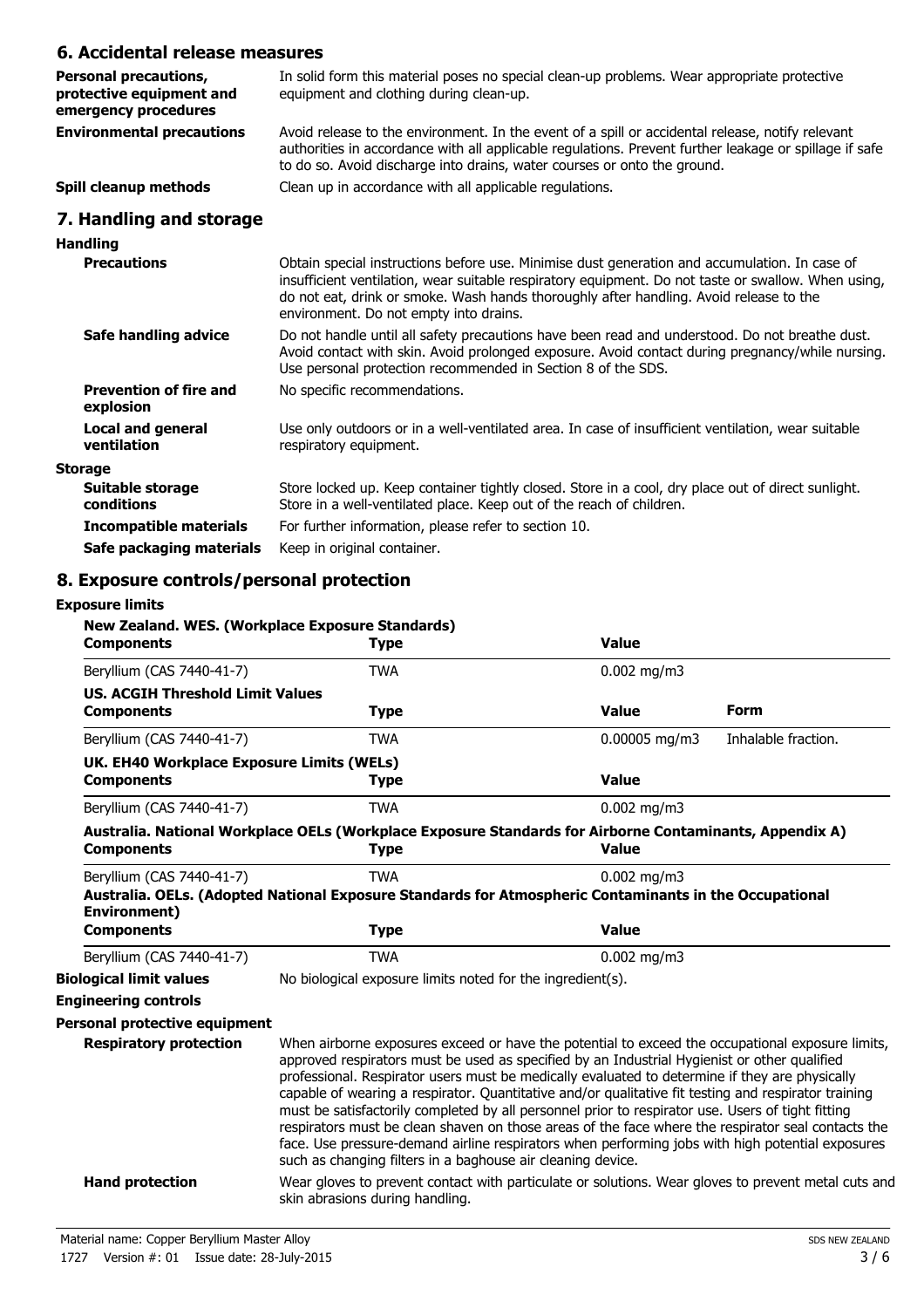| <b>Skin protection</b>                   | Personal protection equipment should be chosen according to the CEN standards and in discussion<br>with the supplier of the personal protective equipment. Protective overgarments or work clothing<br>must be worn by persons who may become contaminated with particulate during activities. Skin<br>contact with this material may cause, in some sensitive individuals, an allergic dermal response.<br>Particulate that becomes lodged under the skin has the potential to induce sensitization and skin<br>lesions.                                                                                                                                                                                                                    |
|------------------------------------------|----------------------------------------------------------------------------------------------------------------------------------------------------------------------------------------------------------------------------------------------------------------------------------------------------------------------------------------------------------------------------------------------------------------------------------------------------------------------------------------------------------------------------------------------------------------------------------------------------------------------------------------------------------------------------------------------------------------------------------------------|
| <b>Eye/face protection</b>               | Wear approved safety glasses, goggles, face shield and/or welder's helmet when risk of eye injury<br>is present, particularly during operations that generate dust, mist or fume.                                                                                                                                                                                                                                                                                                                                                                                                                                                                                                                                                            |
| <b>Radioactive or thermal</b><br>hazards | WET METHODS: Machining operations are usually performed under a liquid lubricant/coolant flood<br>which assists in reducing airborne particulate. However, the cycling through of machine coolant<br>containing finely divided particulate in suspension can result in the concentration building to a point<br>where the particulate may become airborne during use. Certain processes such as sanding and<br>grinding may require complete hooded containment and local exhaust ventilation. Prevent coolant<br>from splashing onto floor areas, external structures or operators' clothing. Utilize a coolant filtering<br>system to remove particulate from the coolant.                                                                 |
|                                          | WORK PRACTICES: Develop work practices and procedures that prevent particulate from coming<br>in contact with worker skin, hair, or personal clothing. If work practices and/or procedures are<br>ineffective in controlling airborne exposure or visual particulate from deposition on skin, hair, or<br>clothing, provide appropriate cleaning/washing facilities. Procedures should be written that clearly<br>communicate the facility's requirements for protective clothing and personal hygiene. These<br>clothing and personal hygiene requirements help keep particulate from being spread to<br>non-production areas or from being taken home by the worker. Never use compressed air to clean<br>work clothing or other surfaces. |
|                                          | Fabrication processes may leave a residue of particulate on the surface of parts, products or<br>equipment that could result in employee exposure during subsequent material handling activities.<br>As necessary, clean loose particulate from parts between processing steps. As a standard hygiene<br>practice, wash hands before eating or smoking.                                                                                                                                                                                                                                                                                                                                                                                      |
|                                          | HOUSEKEEPING: Use vacuum and wet cleaning methods for particulate removal from surfaces. Be<br>certain to de-energize electrical systems, as necessary, before beginning wet cleaning. Use vacuum<br>cleaners with high efficiency particulate air (HEPA). Do not use compressed air, brooms, or<br>conventional vacuum cleaners to remove particulate from surfaces as this activity can result in<br>elevated exposures to airborne particulate. Follow the manufacturer's instructions when performing<br>maintenance on HEPA filtered vacuums used to clean hazardous materials.                                                                                                                                                         |
| <b>Hygiene measures</b>                  | Handle in accordance with good industrial hygiene and safety practices.                                                                                                                                                                                                                                                                                                                                                                                                                                                                                                                                                                                                                                                                      |

## **9. Physical and chemical properties**

| <b>Appearance</b>                                                 |                                                        |
|-------------------------------------------------------------------|--------------------------------------------------------|
| <b>Physical state</b>                                             | Solid.                                                 |
| <b>Form</b>                                                       | Various shapes.                                        |
| Colour                                                            | Copper                                                 |
| <b>Odour</b>                                                      | Not applicable.                                        |
| <b>Odour threshold</b>                                            | Not applicable.                                        |
| рH                                                                | Not applicable.                                        |
| Melting point/freezing point                                      | 871.11 - 1071.11 °C (1600 - 1960 °F) / Not applicable. |
| <b>Boiling point, initial boiling</b><br>point, and boiling range | Not applicable.                                        |
| <b>Flash point</b>                                                | Not applicable.                                        |
| <b>Auto-ignition temperature</b>                                  | Not applicable.                                        |
| <b>Flammability (solid, gas)</b>                                  | Not applicable.                                        |
| <b>Flammability limit - lower</b><br>(9/6)                        | Not applicable.                                        |
| <b>Flammability limit - upper</b><br>(9/6)                        | Not applicable.                                        |
| Explosive limit - lower (%)                                       | Not applicable.                                        |
| <b>Explosive limit - upper</b><br>(%)                             | Not applicable.                                        |
| Vapour pressure                                                   | 0.72 hPa estimated                                     |
| <b>Vapour density</b>                                             | Not applicable.                                        |
| <b>Evaporation rate</b>                                           | Not applicable.                                        |
| <b>Relative density</b>                                           | Not applicable.                                        |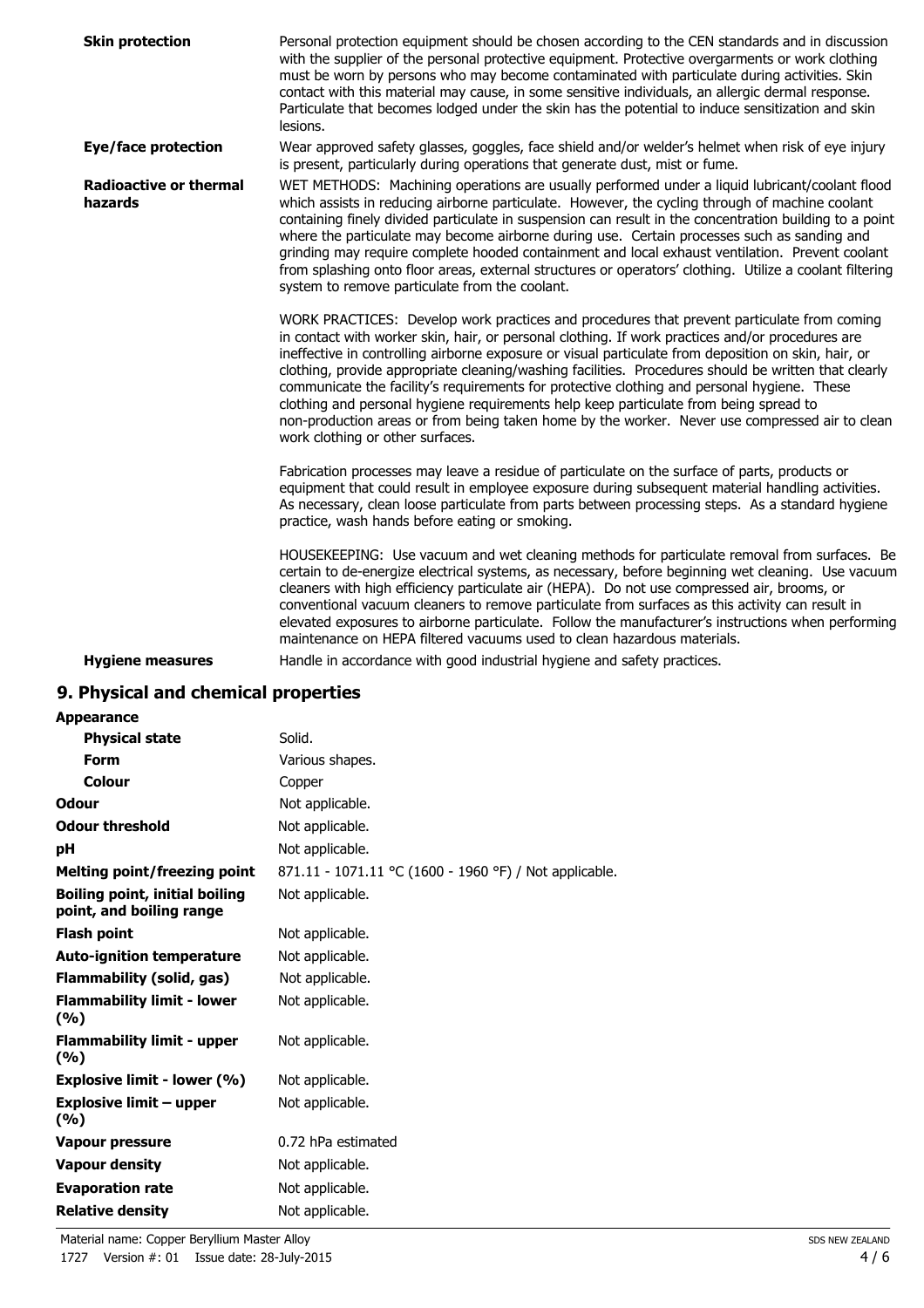| <b>Density</b>                                    | 8.86 g/cm3 estimated |
|---------------------------------------------------|----------------------|
| Solubility(ies)                                   |                      |
| Solubility (water)                                | Not applicable.      |
| <b>Partition coefficient</b><br>(n-octanol/water) | Not available.       |
| <b>Decomposition temperature</b>                  | Not applicable.      |
| Viscosity                                         | Not applicable.      |
| Other data                                        |                      |
| <b>Flammability</b>                               | Not applicable.      |
| Specific gravity                                  | 8.86 estimated       |

## **10. Stability and reactivity**

| <b>Reactivity</b>                            | The product is stable and non-reactive under normal conditions of use, storage and transport |
|----------------------------------------------|----------------------------------------------------------------------------------------------|
| <b>Stability</b>                             | Material is stable under normal conditions.                                                  |
| <b>Conditions to avoid</b>                   | Avoid dust formation. Contact with acids. Contact with alkalis.                              |
| Incompatible materials                       | Strong acids, alkalies and oxidizing agents.                                                 |
| <b>Hazardous decomposition</b><br>products   | No hazardous decomposition products are known.                                               |
| <b>Possibility of hazardous</b><br>reactions | Hazardous polymerisation does not occur.                                                     |

## **11. Toxicological information**

#### **Information on likely routes of exposure**

| <b>Ingestion</b>                                             | Not likely, due to the form of the product.                                                                                                                                                                     |
|--------------------------------------------------------------|-----------------------------------------------------------------------------------------------------------------------------------------------------------------------------------------------------------------|
| <b>Inhalation</b>                                            | May cause sensitisation by inhalation. May cause allergy or asthma symptoms or breathing<br>difficulties if inhaled. May cause damage to organs (respiratory system) through prolonged or<br>repeated exposure. |
| <b>Skin contact</b>                                          | May cause an allergic skin reaction.                                                                                                                                                                            |
| Eye contact                                                  | Not likely, due to the form of the product.                                                                                                                                                                     |
| <b>Acute toxicity</b>                                        | May cause allergy or asthma symptoms or breathing difficulties if inhaled. May cause allergic skin<br>reaction.                                                                                                 |
| <b>Routes of exposure</b>                                    | Inhalation. Ingestion. Skin contact. Eye contact.                                                                                                                                                               |
| <b>Symptoms</b>                                              | Respiratory disorder.                                                                                                                                                                                           |
| <b>Skin corrosion/irritation</b>                             | Not likely, due to the form of the product.                                                                                                                                                                     |
| Serious eye damage/eye<br>irritation                         | Harmful in contact with eyes.                                                                                                                                                                                   |
| <b>Respiratory sensitiser</b>                                | May cause allergy or asthma symptoms or breathing difficulties if inhaled.                                                                                                                                      |
| <b>Skin sensitiser</b>                                       | May cause an allergic skin reaction.                                                                                                                                                                            |
| <b>Germ cell mutagenicity</b>                                | Due to lack of data the classification is not possible.                                                                                                                                                         |
| Carcinogenicity                                              | Cancer hazard.                                                                                                                                                                                                  |
|                                                              | <b>IARC Monographs. Overall Evaluation of Carcinogenicity</b>                                                                                                                                                   |
| Beryllium (CAS 7440-41-7)                                    | 1 Carcinogenic to humans.                                                                                                                                                                                       |
| <b>Toxic to reproduction</b>                                 | Not classified.                                                                                                                                                                                                 |
| <b>Specific target organ toxicity</b><br>- single exposure   | May cause allergy or asthma symptoms or breathing difficulties if inhaled.                                                                                                                                      |
| <b>Specific target organ toxicity</b><br>- repeated exposure | May cause damage to organs (respiratory system) through prolonged or repeated exposure by<br>inhalation.                                                                                                        |
| <b>Aspiration hazard</b>                                     | Due to lack of data the classification is not possible.                                                                                                                                                         |
| <b>Chronic effects</b>                                       | Hazardous by OSHA criteria. May cause damage to organs through prolonged or repeated<br>exposure.                                                                                                               |
| Relevant negative data                                       | Not available.                                                                                                                                                                                                  |
| <b>Other information</b>                                     | Symptoms may be delayed.                                                                                                                                                                                        |
| 19 Ecological information                                    |                                                                                                                                                                                                                 |

#### **12. Ecological information**

| <b>Ecotoxicity</b>     | Not available.                                                                                  |
|------------------------|-------------------------------------------------------------------------------------------------|
|                        | <b>Persistence and degradability</b> No data is available on the degradability of this product. |
| <b>Bioaccumulation</b> | Not available.                                                                                  |